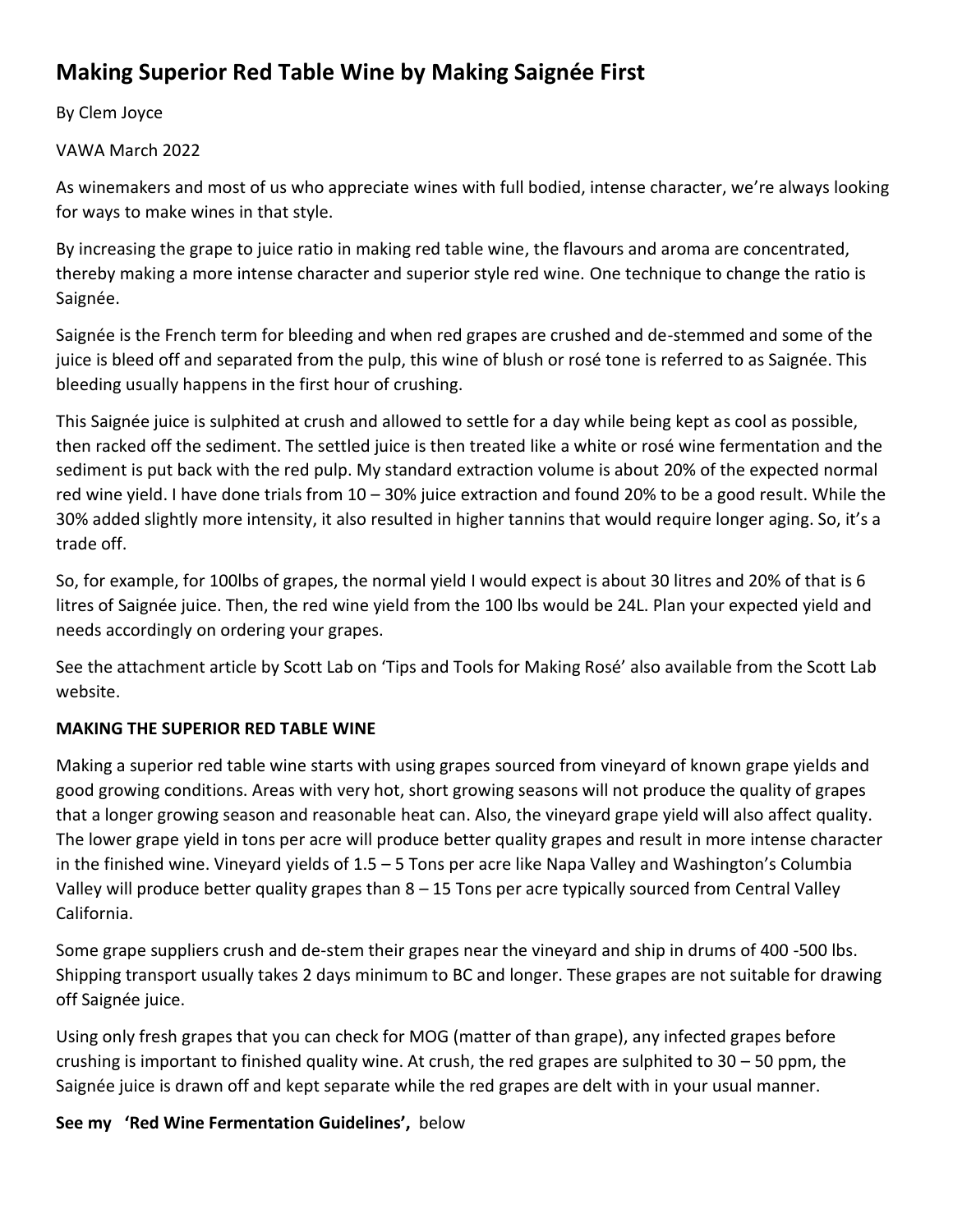# **Red Wine Fermentation Guidelines**

## **Crush to Pressing**

By Clem Joyce March 2022

#### **This is my process and some general rational for making superior red wine.**

Some winemakers cold soak their grapes for 2-3 days keeping them as cool as possible, 5°C ideal, with frozen water jugs in the top of the must and changed daily. The idea is to extract colour and flavours early in a non-alcoholic state. This way they can press early for early drinking wines without extracting harsh tannins that come later in the ferment. I am not a believer of this because of the problems that can develop and there are plenty starting with high volatile acidity (vinegar) and the consumption of nutrients by wild yeast and other bacteria that can give unpleasant character. If we were getting our grapes directly from the vineyard and crushing that day, it might be a consideration. But because it is days since they were picked, with the handling, bruising, travel, it is just not safe. I am not at all in favour of conducting natural fermentations because if it's many pitfalls.

Others, like me, get their grapes fermenting as soon as possible and will ferment as long and with as much extraction as possible. Some will do extended maceration for max intensity; this requires much longer aging before drinking. As I age my wines in barrel, this method works well for me. Colour (grape anthocyanins) must bind to tannin to be retained in the wine, so early tannin additions will help to retain colour when it is extracted early. Natural grape tannins are extracted later in the ferment and early colour can be lost without the addition of these tannins. The enzymes help to extract the colour and flavours from the grape skins and they work slower at cooler temps and better at warmer temperatures.

You may choose to add some or none of these additives, but at a minimum you should add yeast and nutrients to a pre-ferment balanced must.

1) **Inspect grapes** before crushing and remove and discard any clusters that are badly bruised before crushing. They are probably infected with vinegar bacteria and may actually smell. 400 lbs of grapes will yield about 120 litres of wine and nicely ferment in a 200L primary.

Or grape weight in lbs x .28 - .30 = litres of wine or 30L /100lbs is my grapes to wine estimate.

2) **Crush and de-stem grapes** and add **KMS potassium metabisulphite** at crusher, 20-30 ppm (parts per million) If grapes have any slight mold, add double this amount. For 120 litres (4- 6 grams), about one level tsp is 7 grams.

I like to bleed off about 20% of the expected yield of the juice coming from the red grapes right at the crusher/ de-stemmer and treat it like a white wine. It makes a fabulous blush/rosé. The French call this Saignée. From 400 lbs, at the crusher, I would fill a 23L pail, let settle, keeping as cold as possible for a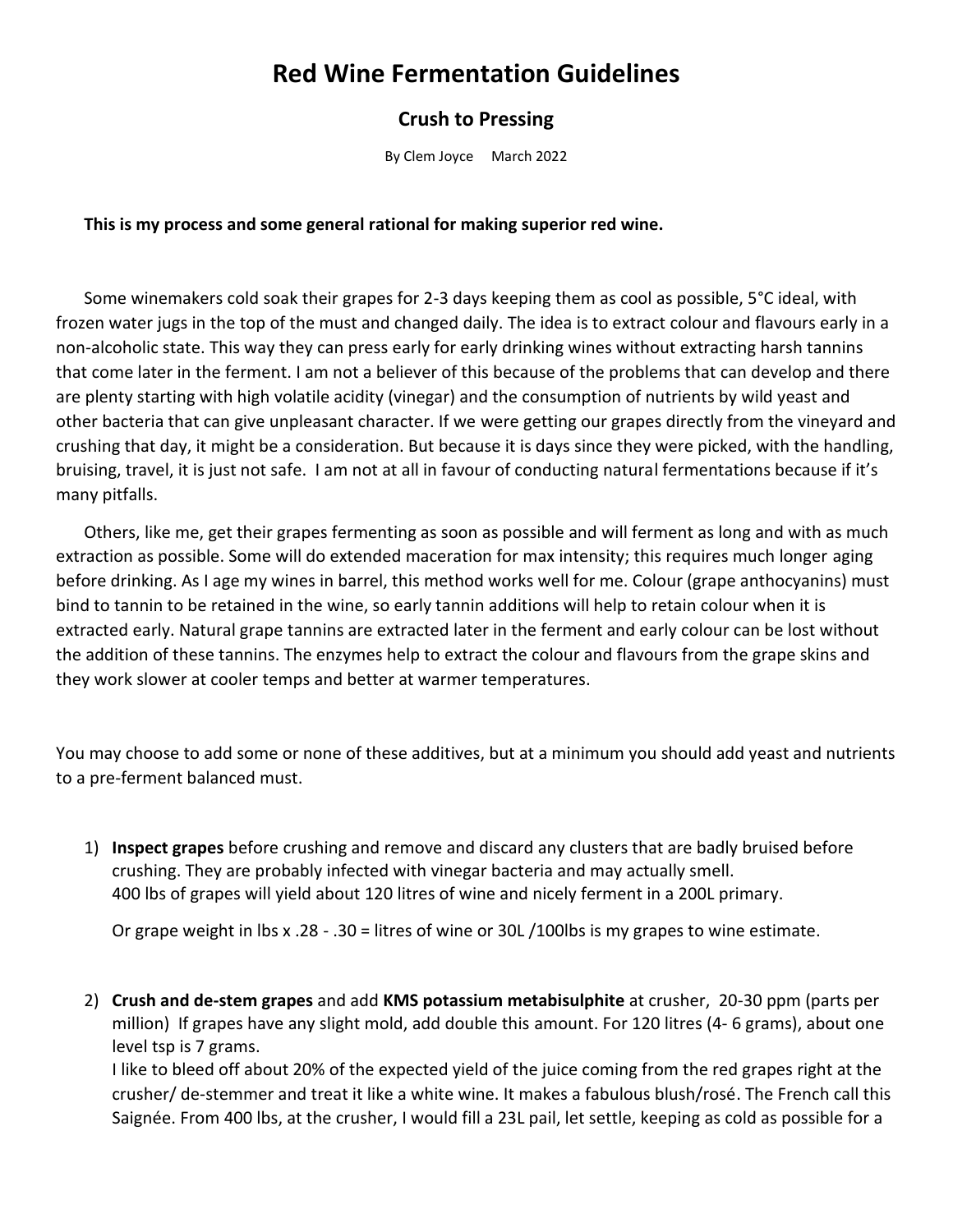day, rack off about 20 litres and ferment in a 23L carboy. Add the sediment back to the regular must. See Guide for white wine for additives.

- 3) **Testing the specs of the saignée juice:** These specs will remain constant and give you an idea of your red wine must. But, the pH and TA of your red must juice is going to change over the course of a couple of days and through fermentation. With skin contact and the extraction of potassium from the skins, the pH will rise and the TA drop. Your juice specs for red wine will be more accurate by taking samples just before adding yeast, 24-48 hrs after crushing. Malolactic bacteria, if added, will also cause the pH to rise. More on a starting pH, later.
- 4) **Enzymes:** Shortly after crushing when KMS has been mixed well, you can add an enzyme like **Lallzyme EX .75 – 1.5 g/h#** for lighter extraction or **EX-V .5 – 1.0 g/h#** for heavier extraction of tannins leading to deeper, stable colour and aromas in wines.  $(g/h# = grams$  per hundred pounds)
- 5) **Fermentation Tannins.** These tannins will also help to prevent oxidation, retain fruit and bind colour pigments. Tannins like **FT Rouge** or **FT Rouge Soft** at 20-50 g/hL can be added at crusher or if enzymes are added, 6 – 8 hours after, and **FT Rouge Berry** at 5 -20 g/hL can be added 24-48 hrs after yeast added. Some winemakers also add oak chips into the must at 3-4 grams per litre. I also add tannin **FT ColorMax** at **SG 1.070** at dose rate of 30 g/hL.
- 6) **Add Opti-Red** at 30g/hL**, or Booster Rouge** at 30 g/hL **or OptiMUM Red** at 20-40 g/hL on day one or early in the ferment. Some Opti-Red can also be added later in the ferment to shape and round mouthfeel.
- 7) **Just before starting your yeast starter**, draw off 2-3L of juice from the primary fermenter and let settle for a couple of hours. From this sample use the clearest juice you can, check the juice specs. SG with hydrometer, temp at 60°F; Brix with refractometer, temp at 20°C. I do a TA, measure the YAN (yeast available nitrogen) and calculate for potential alcohol. Testing for YAN requires a pH meter and some chemicals, is not difficult and only requires patience.

### 8) **Check the SG of the must**

Fill your hydrometer cylinder with clear juice, check temperature with a thermometer. It should be 60°F to be accurate. Chill in a fridge if necessary. If S.G. is higher than 1.105 (which will give you 15% alcohol), then it will be necessary to add some water, otherwise the wine will be too high in alcohol. The best way to do this is use your graduated cylinder, add 200mls of juice and measure SG. If necessary, add water, mixing well until your SG comes down to where you want it. Remove your hydrometer and read new volume. The difference is the water added giving you the amount of water to add to the must. Eg. If you have added 20 mls of water to the 200mls, your addition is 10% water. You can then estimate the amount of water needed for your entire must. If you don't have a graduated cylinder, add a measured volume in your cylinder, use a syringe to add water. You can not just add water to the must, mix and recheck SG. It is not accurate because you are not mixing water with berry contents.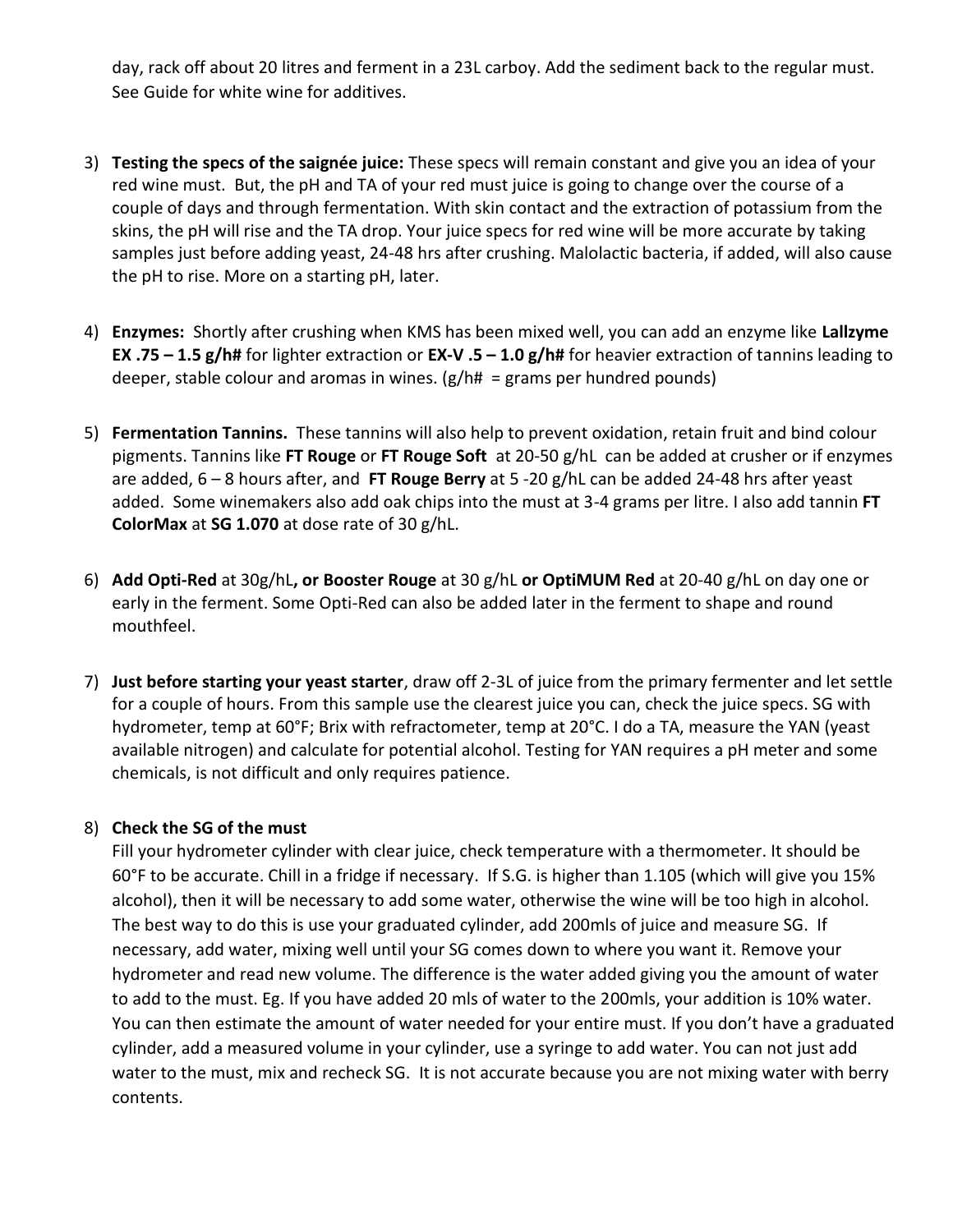If you need to add sugar to your must, you do the same by adding a measured amount of cane sugar to a measured volume of juice and rechecking your SG until you get your SG where you want it. These are called bench trials and need to be done.

## **Now Check pH and TA** of the sample used to check SG.

If the pH is over 3.7 - 3.8 add tartaric acid. pH will drop by about .20 for every 1 g/L of tartaric acid added. Add only tartaric acid as per rule. Calculate acid addition amount, add half the acid to your measured volume, recheck pH after mixing well and then add the second half if the addition seems correct. Your target pH for red wine is about 3.50 – 3.60 before ferment. It can rise again during skin contact of fermentation and a recheck and possible further addition may need to be done after ferment. Depending on the varietal and style of the red wine, your finished wine pH target will probably be in the range of 3.60 – 3.70. If you are planning on conducting a malo-lactic fermentation, the TA will give you more insight into the best pH to start at. I also like to do a titration for Titratable Acidity (TA). This will help you estimate the amount of Malic acid vs Tartaric acid in the must. More on this later.

9) **Starting the fermentation: Prepare the yeast and hydration nutrient.** Yeast is usually added at a dose rate of 25gr/hL (30 gr or more if sugar is higher than 25°Brix), so you will need **25g of yeast** for your 400lb of grapes yielding 100L of wine.

You will also need some yeast nutrients at 1.25 times the amount of yeast or about 30g of yeast hydration nutrients, **Go-Ferm** or **GoFerm Protect,** for more difficult ferments. Check must temperature, ideally around 15 - 20°C before making the yeast starter. I like to use the two 5 gal plastic pails method for yeast starter. Yeast starter volume should be about a 10 - 15% of must finished volume. Fill one pail with about 10 -15L of juice taken from the primary fermenter. If cooler than 15°C, you can warm juice by heating some from the pail in the microwave and add back to the pail.

You will need to dissolve the **Go-Ferm** in warm water, a volume 20 times the weight of 30gr of Go-Ferm of non-chlorinated water or 600 mls at 43°C. Previously boiled and cooled tap water is good for this. It is important that the water be 43°C when the Go-Ferm is added.

Warm the 600mls non-chlorinated water in your microwave, to slightly warmer than 43°C, perhaps 50°C and add this to your other previously sterilized empty pail.

It will gradually cool, check with a thermometer. When 43°C temp, add the 30gr of Go-Ferm, mix and swirl to dissolve.

When the temperature has dropped to 40°C sprinkle the yeast on the surface, and let slowly hydrate. The yeast will sink as it hydrates, swirl mixture to dissolve yeast. Let hydrate for about 20 minutes maximum. The temperature will continue to slowly cool. Monitor temperature.

After about 15-20 minutes, you can slowly add juice from your pail to the yeast pail. You want to slowly acclimatize the yeast to the juice bringing down the temperature of this yeast solution. So, measure an equal amount of juice, 600mls and over a 10 minute period slowly add the 600mls of juice to the yeast.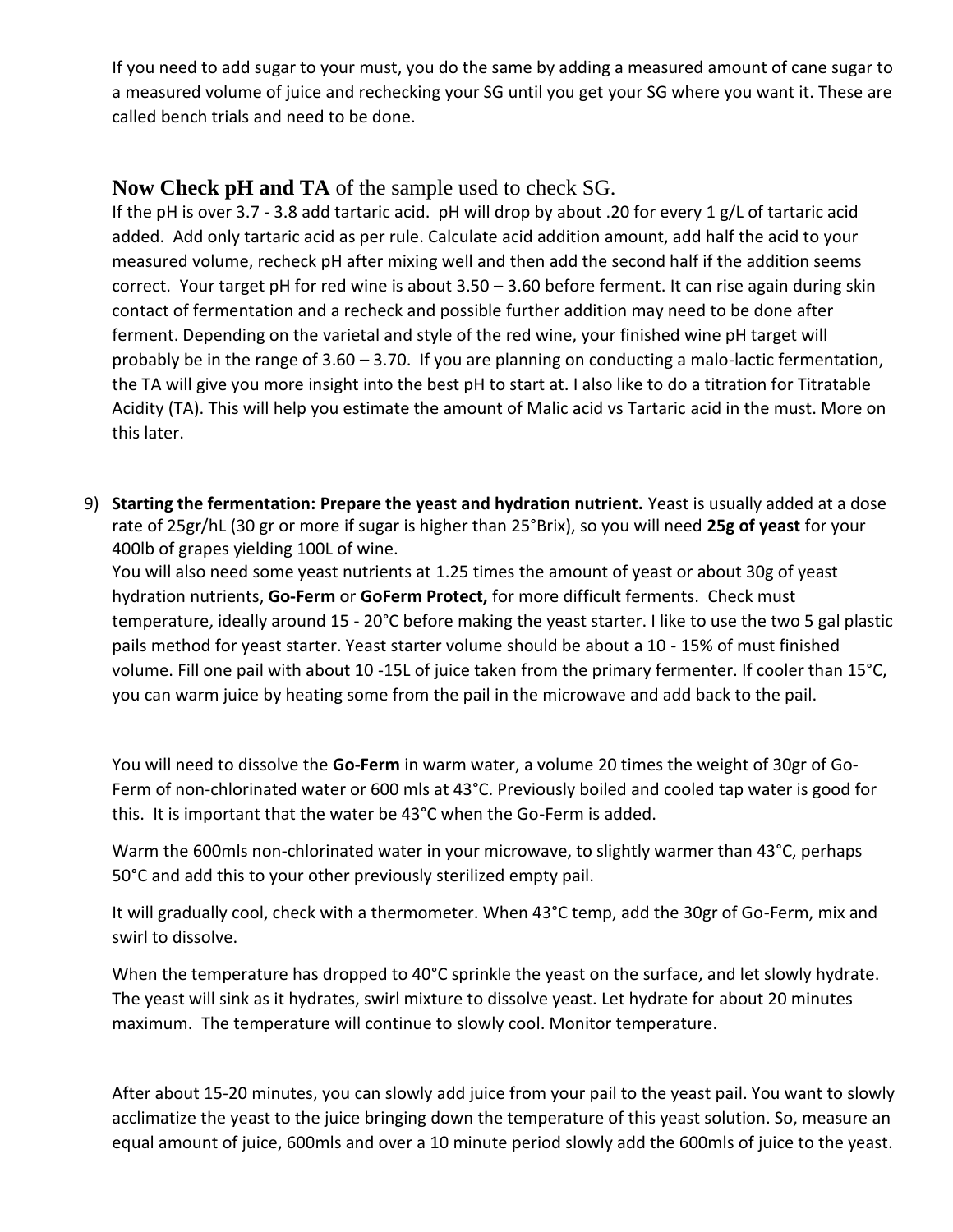You will have to repeat this a few times. The reason for being cautious about the temperature difference is the "shock" to the yeast can kill off up to 50% of the yeast cells if the temperature difference is more than 10°C. Every 10 minutes, double the starter volume, slowly adding juice from the must pail. When all the juice is added to the starter, let it rest. It may foam or show activity. Usually, you will see slight foaming to show the yeast is active. There are times when the yeast is dead if it is old or not stored properly. I place my starter with lid or cover on, beside my primary fermenter for a while to allow it to come to about the same temperature. When the starter is with-in 5°C of the primary must temperature, I add the yeast starter to the entire top surface of the must. The yeast will need a great deal of air/oxygen in the first couple of days as the yeast grows.

- 10) Cover your primary fermenter with a good lid or a plastic sheet held with a strap to prevent fruit flies getting in. They are usually a big problem at that time of year. The lid still needs to vent. You should see the cap (layer of grapes floating on the surface of the must) begin to form with in a few hours. Allow for enough head space in your primary fermenter.
- 11) At a minimum 3 per day, punch down the cap; more often is better. Actually,  $4 5$  times is better if you can manage it. A blanket of carbon dioxide will form over the cap which your nose will pick up if you breath too close. Your must will need some oxygen in the first few days as the yeast needs to grow, so a little aeration is good. Some home winemakers even use a small aquarium air pump with hose to bottom of primary for the first few days to give it some oxygen. Must temperature should be monitored during fermentation. Avoid letting temperature get higher than 25°C. I wrap my primary fermenter with a bubble wrap material to conserve and maintain heat. I use an electric space heater to raise and maintain the temperature of the primary must.
- 12) **Cap pusher**. I use a solid plastic rod with a six inch disc on the end made of food grade plastic. This rod stays in the fermenter the entire time of fermentation. This is better than rinsing and sitting out for fruit flies to contaminate. If I have two fermenters beside each other with different yeasts, I don't cross contaminate yeasts by using the same pusher in each other.
- 13) **Yeast Nutrients ; Fermaid-K and Fermaid-O :** you will usually need to add some nutrients for the yeast. **Fermaid-K**, the dose rate is 25g/hL, so add 25g of Fermaid-K, one day after yeast addition. You may need to add more and I recommend everyone test their must for YAN –Yeast Available Nitrogen. On day 3 you can add **Fermaid-O** at a dose rate of 20g/hL, then again at the 1/3 drop in SG about 1.070 at a dose rate of 20g/hL. If you know your YAN, you are better able to add any nutrients. Keep your ferment temperature between 20 – 25°C. Higher temperatures tend to consume nutrients faster. If you smell a stink like rotten eggs, or hydrogen sulphide (H2S) your yeast needs nutrients immediately, add 20 g/hL Fermaid-O.

If you smell H2S in the last 1/3rd of ferment, you can only add organic nitrogen like **Nutrient Vit End or Fermaid-O.** Other nutrients like Noblesse or Nutrient Vit End can be added about 1.050 – 1030. Fermentations generally last 14 – 20 days depending on temperature.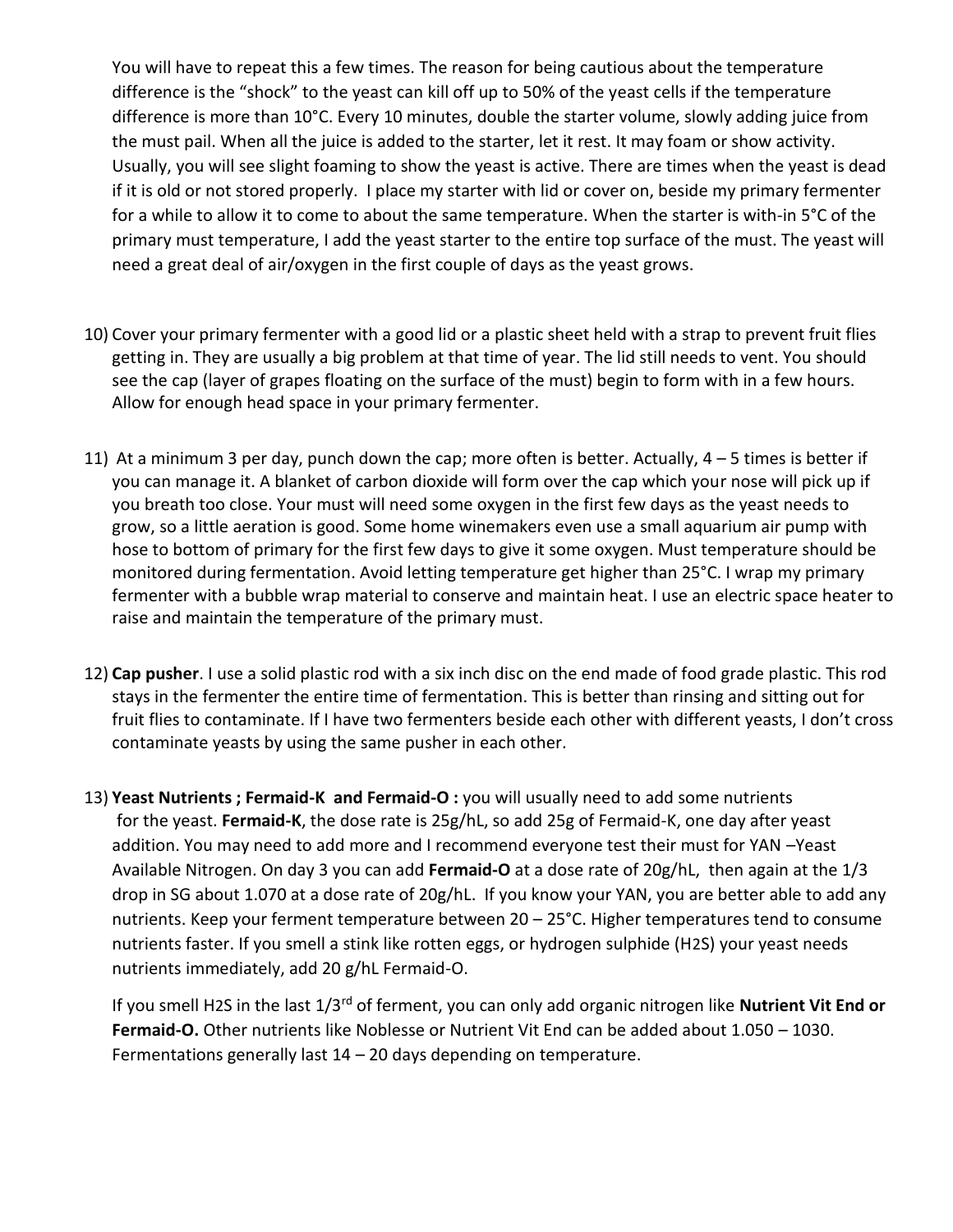### **Malolactic Fermentation,**

If you add a malolactic culture like I do, you can conduct a co-inoculation on about day 3-5 or wait till the end of AF. I like to add the ML culture early in the ferment, about day 3 or day 5 if I have added Lysozyme to grapes at crush. Add **Opti'Malo Plus** at 20 g/hl to a little water and add to the must just before ML culture. I use an ML hydration nutrient, **Acti-ML** at 20g/hL dissolved in some chlorine free water, add the culture, let sit for 15 minutes then add to must.

### **Lysozyme**

Lysozyme is a great enzyme derived from egg whites for destroying natural harmful lactic bacterias present on the grapes that when fermented can cause unpleasant biogenic amines to form in wine. They cause headaches, stuffy sinuses, blotchy skin, watery eyes to name a few.

Some vineyard areas are known for hosting these lactic bacteria. The addition of Lysozyme at crush can help eliminate this problem. Lysozyme will work for a few days until it is neutralized by the grape tannins. If adding Lysozyme, it is recommended to add your malolactic bacteria culture 4-6 days after.

**You should check the grape seeds for colour** when you first get the grapes. Take a grape, taste the juice for acidity and sweetness, separate the seeds in your mouth, look at the colour, chew the skins for tannins, then chew the seeds. If the seeds are whitish or green, they can be bitter. This bitterness is extracted later in the ferment. If they crack when you chew them, they will have little or no bitterness. Racking the entire must from the fermenter after a few days when the grapes have broken up well, will allow you to remove a lot of these seeds from the fermenter bottom and avoid letting any bitterness get into the wine. Some ripe seed tannin can give a little complexity to the wine.

**Pressing** - Once fermentation is completed, between SG .992 and SG .990, I like to press when the cap is sinking or sunk. As the fermentation activity subsides, the skins will sink to the bottom. I like to use my perforated strainer tube and rack as much free-run juice out of the primary as possible. Raising the primary up if you can, will help with the racking. When you have taken all the free-run wine out, you can press the skins. I usually press the skins once, remove them from the press, break up and press them a second time before discarding. (Some home winemakers will make a second run wine by adding red juice to these skins and re-ferment. If doing so, skip second pressing). I separate the free run from the pressed juice if I can, but many times it all goes into a barrel together. I usually like to put my wine into glass carboys after pressing until first racking, with air locks. It can be easily racked this way. You will find there is much less sediment in the wine and it settles out quickly. Rack off the sediment in three days. Monitor the SG, and ML complete before sulphiting. Racking regime is 3 days, 3 weeks, 3 months.

**Sulphite** to 50ppm when alcoholic and malolactic fermentation is completed. As much as half of the first SO2 addition can become bound in the wine, usually up to about 50ppm. Further SO2 additions are needed to maintain a minimum of 30ppm free or .8 molecular SO2. **Testing** for Free SO2 is very important. The aeration oxidation method is easy use and very accurate.